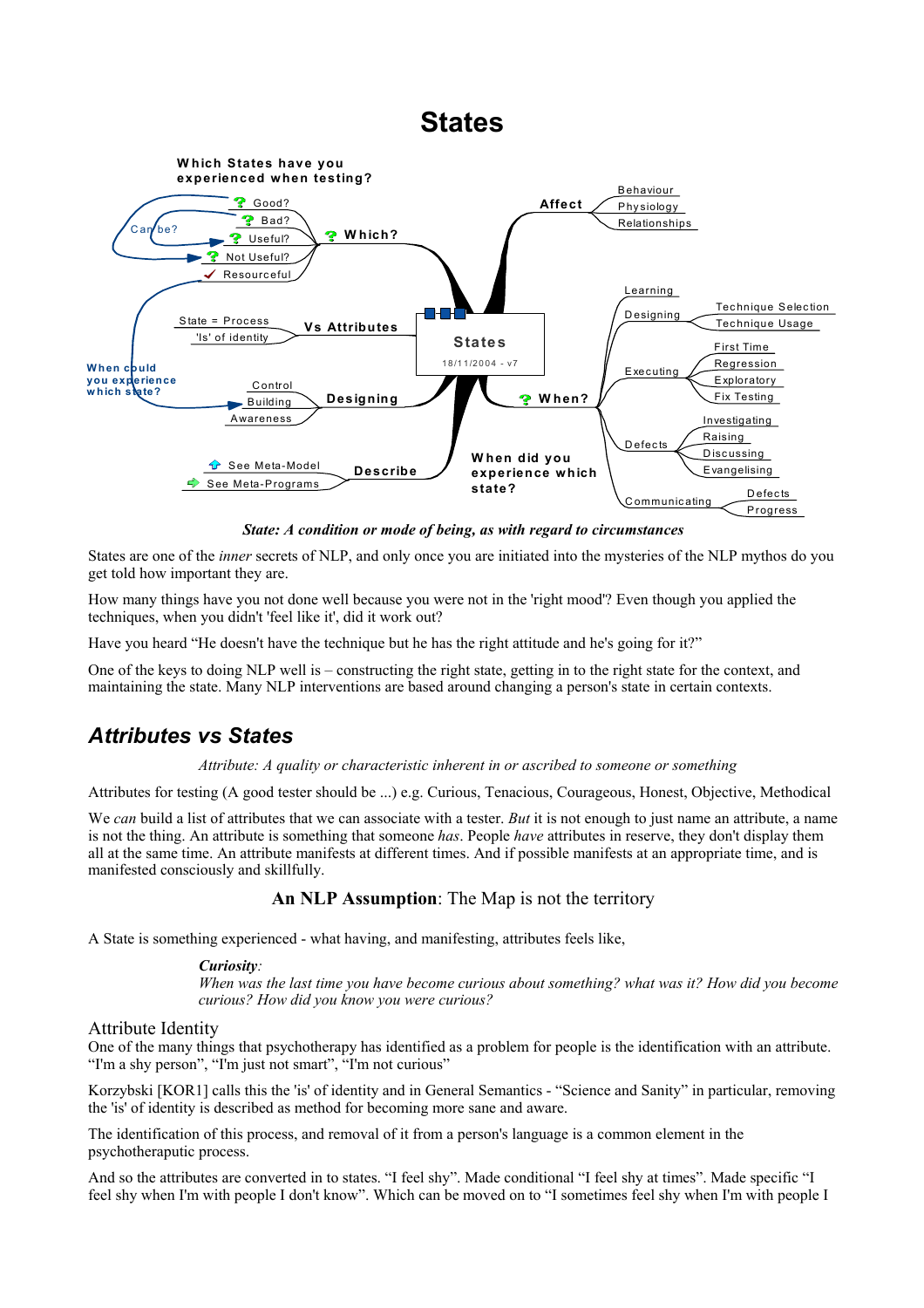don't know" and, by adding some responsibility for the state, can become "I sometimes choose to feel shy when I'm with people I don't know". Which is very different from "I'm a shy person".

### *When to have which states*

The most obvious example of states that comes to mind is when dealing with defects.

If I am in a *bad* state when raising a defect then it can show in the writing that I use, I may use non-objective language, and emotive language. I may not think clearly about the way I'm writing the description and the defect may not be clear, I may not review the defect in a way that allows me to identify these flaws and I may end up writing a poor defect report..

Now the phrase 'a *bad* state 'doesn't really tell you anything about the state but one such state would be:

When I've found *another* simple defect in the software. I may be 'blaming' the developer by vabbering inside my head "... wasting my time, foisting poor quality software on the user without testing it first, such a basic error all they had to do was type this in..." yada yada yada. Everyone pretty much knows how to generate that state in them.

But it is not a conducive state for writing defect reports in. Other states which are not condusive to defect report writing:

- when I'm feeling tired and thinking about going home.
- When I'm thinking about the tests that I still have to run instead of the defect that I'm writing.

A conducive state, and a resourceful state, would be one that lets me focus on the defect objectively, so I'm looking at it dispassionately from a distance. A state that allows me to ask questions of the defect report to ensure it is complete. A state that allows me to evaluate and edit the language. I can't think of an obvious single name for that state since it contains a whole set of attributes, so that is my "Defect Raising State".

## *Maintaining State*

In State Transition Diagrams we are used to seeing the system 'being' in a certain state, and then moving from one state to another in a very definite way, with no blur between the states. People don't always do that. Creating discrete states isn't always easy. States are actually a dynamic process: in software in that there is usually a loop, and unless some input occurs which causes us to change state then we keep the software in the same state.

When people maintain state, they do it the same way, we have a loop going and then some stimulus comes along and we choose to react to it and change state. And if we are not doing it discretely then we might even believe we are still in the same state and not notice the change. People are good like that.

State Control is one of the skills that underpins NLP and is something that NLP'ers practice.

- Can knowledge of a technique help get you in the right state?
- Can knowledge of a technique compensate for not being in the right state?
- Can a state compensate for lack of technique?
- Can the *right* state be made better?

### *Language used to describe states*

This leads on to the Meta-Model and to Meta-Programmes

When we talk about states we are really talking about processes, and by naming them we are engaging in a process of nominilisation, and when we combine states and name them then we are engaging in a process of generalisation.